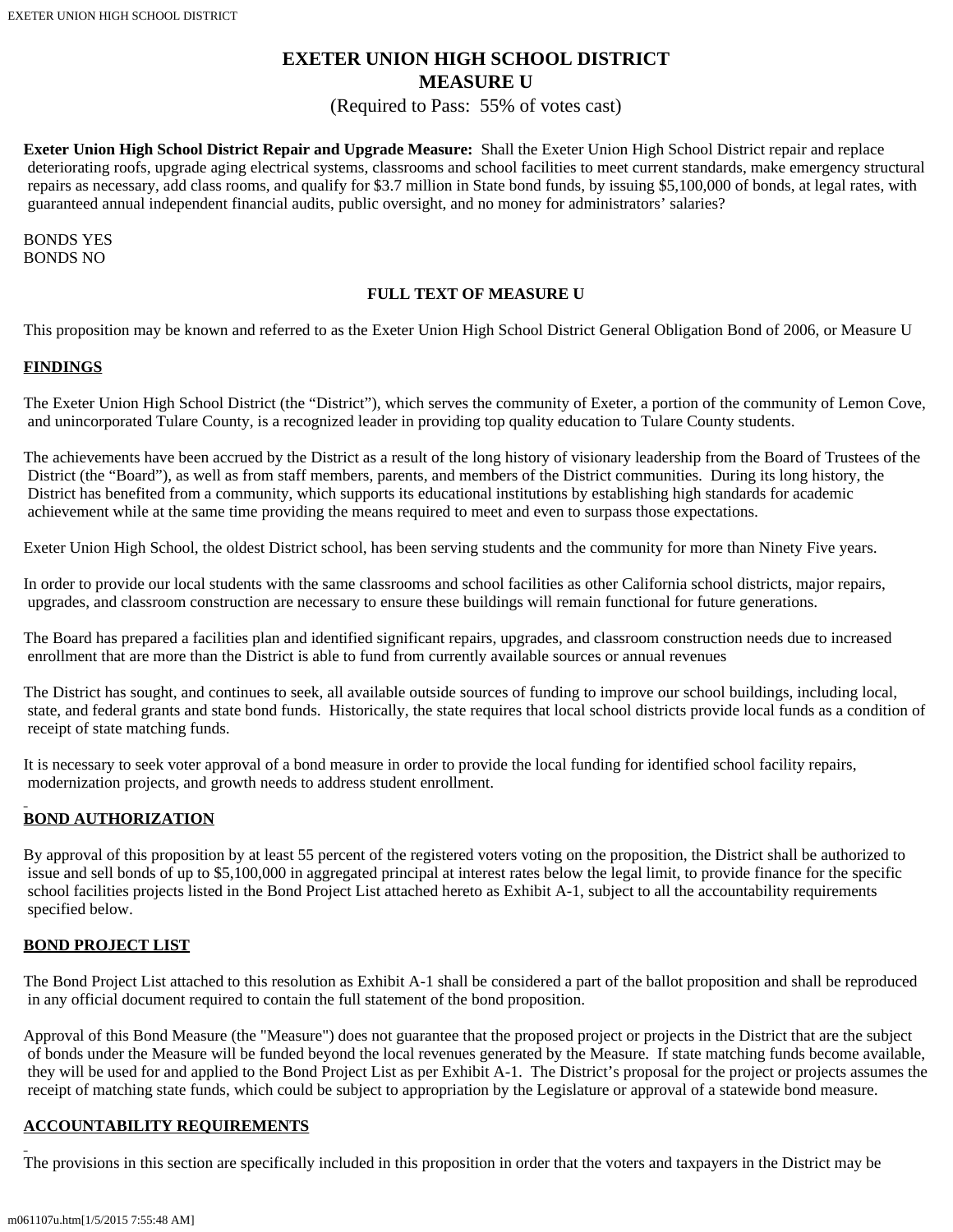assured that their money will be spent wisely to address specific facilities needs of the District all in compliance with the requirements of Article XIIIA, Section 1(b)(3), of the State Constitution and the Strict Accountability in Local School Construction Bonds Act of 2000 (codified at Education Code Sections 15264 and following.)

**Evaluation of Needs.** The Board, after a year long process involving staff members, parents, students, and community members at each school site throughout district, has prepared an updated facilities plan in order to evaluate and address all of the facilities needs of the District and determine which projects to finance from a local bond at this time. The Board hereby certifies that it has evaluated safety, class size reduction enrollment growth, and information technology needs in developing the Bond Project List contained in Exhibit A-1.

Independent Citizens' Oversight Committee**. The Board shall establish an Independent Citizens' Oversight Committee pursuant to Education Code Section 15278 and following to ensure bond proceeds are expended only on the school facilities projects listed in Exhibit A-1. The committee shall be established within 60 days of the date when the results of the election appear in the minutes of the Board.**

**Performance Audits.** The Board shall conduct an annual, independent performance audit to ensure that the bond proceeds have been expanded only on the school facilities projects listed in Exhibit A-1.

**Financial Audits.** The Board shall conduct an annual, independent financial audit of the bond proceeds until all of those proceeds have been spent for the school facilities projects listed in Exhibit A-1.

**Special Bond Proceeds Account: Annual Report to Board.** Upon approval of this proposition and the sale of any bonds approved, the Board shall take actions necessary to establish an account in which proceeds of the sale of bonds will be deposited. As long as any proceeds of the bonds remain unexpended, the Superintendent of the District shall cause a report to be filed with the Board annually stating (1) the amount of bond proceeds received and expended in that year, and (2) the status of any project funded or to be funded from bond proceeds. The report may relate to the calendar year, fiscal year, or other appropriate annual period as the Superintendent shall determine and may be incorporated in the annual budget, audit, or another appropriate routine report to the Board.

# **FURTHER SPECIFICATIONS**

**No Administrator Salaries.** Proceeds from the sale of bonds authorized by this proposition shall be used only for the construction, reconstruction and/or rehabilitation of school facilities including the furnishing and equipping of school facilities or acquisition or lease of real property for school facilities and not for any other purpose, including teacher and administrator salaries and other school operating expenses.

The proceeds of the bonds will be deposited into a Building Fund to be held by the Tulare County Treasurer, as required by the California Education Code.

# **EXHIBIT A-1 BOND PROJECT LIST**

The specific school facilities projects to be funded are as follows:

- 1. Repair and upgrade aging Exeter High School campus classrooms and facilities.
- 2. Make emergency structural repair to the roof and ceilings of the Old Administration building and attached hallways.
- 3. Add classrooms by converting the old administration building.
- 4. Replace deteriorating roofs on the following Exeter Union High Campus buildings: 20's wing, Upper Smith Gym and patio area.
- 5. Replace electrical transformer and upgrade electrical power system to meet current standards and technology demands at Exeter High School Campus.
- 6. Repair and upgrade the Agricultural Farm complex classrooms to meet current standards.
- 7. Repair and upgrade Kaweah High School classrooms to meet current standards.
- 8. Pave and stripe parking lot at Independent Study and Community Day school to improve health and safety.

## **IMPARTIAL ANALYSIS BY COUNTY COUNSEL MEASURE U**

Section 1 of Article XIIIA of the California Constitution authorizes an increase of the ad valorem taxes to pay bonded indebtedness for construction, rehabilitation, or replacement of school facilities, including furnishing and equipping school facilities, or acquisition or lease of real property for school facilities, if approved by 55 percent of qualified electors.

If 55 percent of the qualified electors who vote on the measure vote in favor of the measure, Exeter Union High School District (the "District") will be authorized to incur debt by issuing general obligation bonds to provide financing for projects listed in the measure. Proceeds may only be used for the stated purpose and not for any other purpose, including teacher and administrator salaries, or other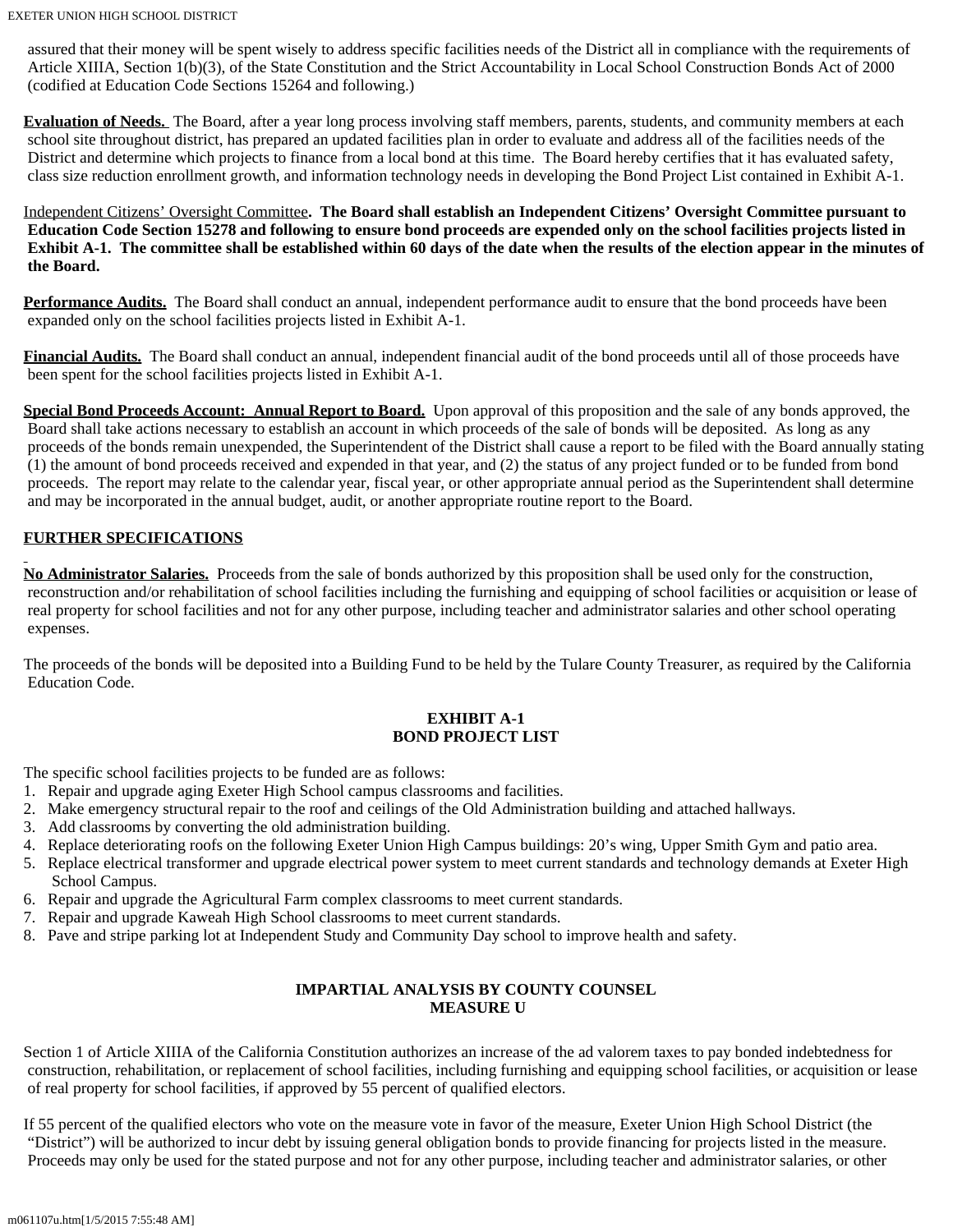EXETER UNION HIGH SCHOOL DISTRICT

school operating expenses.

If the measure is approved, the District will be authorized to increase ad valorem taxes on property located within the District's boundaries to pay the bond principal, interest and associated costs. The maximum principal amount of the proposed bonds is not to exceed \$5,100,000.00. The bond does not guarantee that state funds will be available. The interest rate will be established at the time of sale and will depend on market rates at that time. If issued under the Government Code, the maximum duration of the bonds cannot exceed 40 years. If issued under the Education Code, the maximum duration of the bonds cannot exceed 25 years. The exact effect on tax rates cannot be determined until after the bonds are sold.

An independent Citizens' Oversight Committee will actively review expenditure of bond revenues. An independent financial audit of the proceeds, and an independent performance audit of the specific projects will be performed annually. An annual report will be prepared, indicating the amount of funds collected and expended, and the status of any project listed in the measure.

This bond measure makes no change to existing law. Electors entitled to vote on this measure are the registered voters within the boundaries of the District. If the measure is not approved by at least 55 percent of the votes cast, the measure will fail and the bonds will not be issued.

KATHLEEN BALES-LANGE Tulare County Counsel

By: Judy Chapman Deputy County Counsel

#### **TAX RATE STATEMENT MEASURE U**

As shown on the enclosed official ballot, an election is being held in Exeter Union High School District (the "District") on November 7, 2006, for the purpose of submitting to the registered voters of the District the question of whether the District shall issue and sell bonds of the District in the amount not to exceed \$5,100,000. The bonds shall bear interest at a rate, or rates to be established at such time as the bonds are sold, not to exceed the maximum applicable statutory rate for such bonds. If such bonds are authorized and sold, the principal thereof and the interest thereon are a general obligation of the District payable from the proceeds of tax levies on real property in the District.

The following information regarding the tax rate is given to comply with Sections 9400 to 9404 of the Elections Code. Such information is based upon the best estimates and projections presently available from official sources and other experience within the District or demonstrable factors and is subject to change.

(a) The best estimate from official sources of the tax rate which would be required to be levied to fund the bond issue during the first fiscal year after the first and only sale of the bonds based on assessed valuations a

(b) The best estimate from official sources of the highest tax rate which would be required to be levied to fund the bond issue during the term of the bond issue based on assessed valuations available at the time of the el

These estimates are based on projections derived from information obtained from official sources. The actual tax rates and the years in which they will apply may vary depending on the timing of any bond sales, the amount o valuations. The timing of the bond sales and the amount of bonds sold at any given time will be governed by the needs of the District

Exeter Union High School District By Renee Whitson, Superintendent

## **ARGUMENT IN FAVOR OF MEASURE U**

Exeter schools have provided quality education to students since 1908. Parents, teachers, community leaders and local businesses have an important role in maintaining these high standards.

When it was critical to provide modern technology and up-to-date science labs for our students, the community was there to help.

When it was critical to provide modern libraries, renovate deteriorating restrooms, replace outdated plumbing and electrical wiring, the community was there to help.